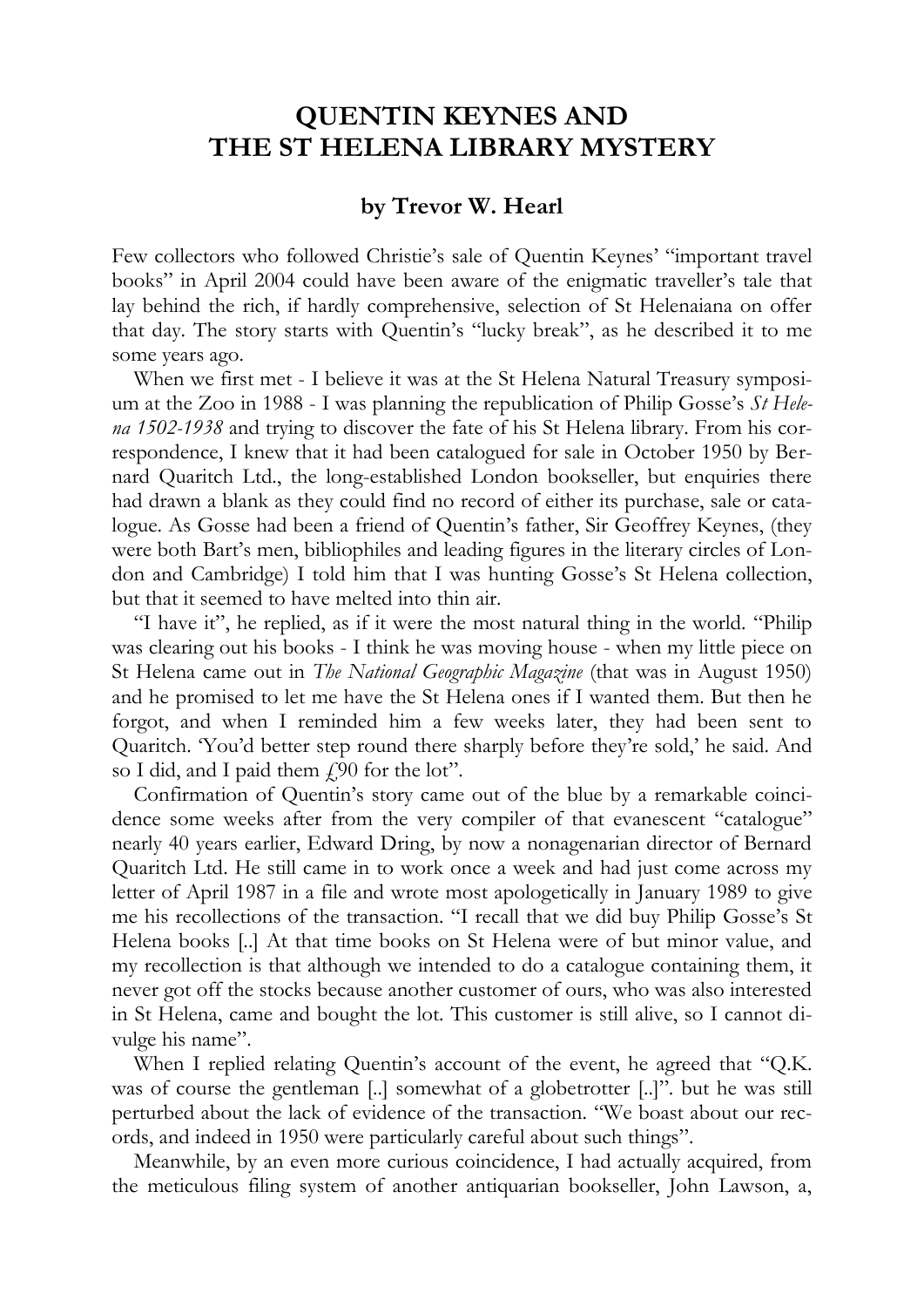copy of Dring's 16-page typescript draft for Quaritch's aborted St Helena catalogue! The contents were divided into two parts, the first listing Philip Gosse's collection, the second including material on the other South Atlantic islands from elsewhere. The Gosse auction was composed of 78 entries of books, prints, maps, periodicals and miscellanea, some with as many as 20 separate items. I was able to identify several entries in the second section which also came from Gosse, including, most notably, the 1690 broadside relating *The Case of Katherine Taylor*, whose petition to Parliament for redress after her husband had been hanged on St Helena for allegedly abusing the governor, nearly cost the East India Company its Charter.

The evidence from the Quaritch list raises some unexpected queries about St Helena items in Christie's sale. In a preamble, Dring, who was a scholarly bibliophile, noted: "The items described on the first nine pages are all from the Library of the most celebrated of St Helena collectors, PHILIP GOSSE, *and either bear his neat book label or his signature*". (my italics)

Yet of 22 lots in Christie's catalogue which could once have come from Gosse's shelves, I can find only three (in lots 79, 89 and 91) credited with evidence of his erstwhile ownership, in the form of his "Weppons" book label, referring to the name of his rural retreat near Steyning in West Sussex, circa 1930/1940. This Christie catalogue represents only a proportion of the collection listed by Dring and presumably bought by Quentin. It almost looks as if much of Gosse's St Helena library has disappeared again! But there exists other, more authoritative evidence than even Dring's list recording what that library once contained - Gosse's own St Helena card index.

This most impeccable of sources was given by Gosse to Quentin in 1950. It was then mislaid for some years at the latter's Regent's Park home until rediscovered after his removal in 1991 to Erskine Road NW3. Confined to his new home after a horrendous car accident near Cheltenham that October - in which he lost a sports saloon of a very rare marque - he spent some weeks rearranging his great store of books, which brought it to light. The following year he gave it to me to go with the Gosse St Helena archive. It contained 151 cards, hand-written, many with price and place of purchase, in the original box with "Weppons" book label. From this it seems clear that Gosse did not dispatch all his St Helenaiana to Quaritch in 1950. For example, Dring did not list the *Bye-Laws of St Helena* (1828) which had once belonged to the unfortunate "Geo. B. Waddell, M.D.", thrown overboard when pirates captured the Company's packet-schooner *St Helena* in 1830, for which Gosse had paid Francis Edwards  $20/-(\text{\textsterling},1.00)$ , and which must subsequently have made its way to Quentin for it was included in Christie's Lot 79. Similarly he kept "Lord Bathurst's Letter to Sir Hudson Lowe, K.C.B. about the death of Napoleon, Downing Street, London, 10 July 1921. Given me by Frank Maggs". Maggs was another of the London booksellers who helped swell his stock of St Helenaiana, and whose descendants are still St Helena specialists. Quentin had pencilled "Kept by Gosse" on some cards, most recording books of more general interest, such as Ovington's A Voyage to Suratt (1689) and John Seller's *Atlas Maritimus* (1682), but also including *Beatson's Tracts* (1816), which had cost Gosse "30/-" (£1.50) at Quaritch.